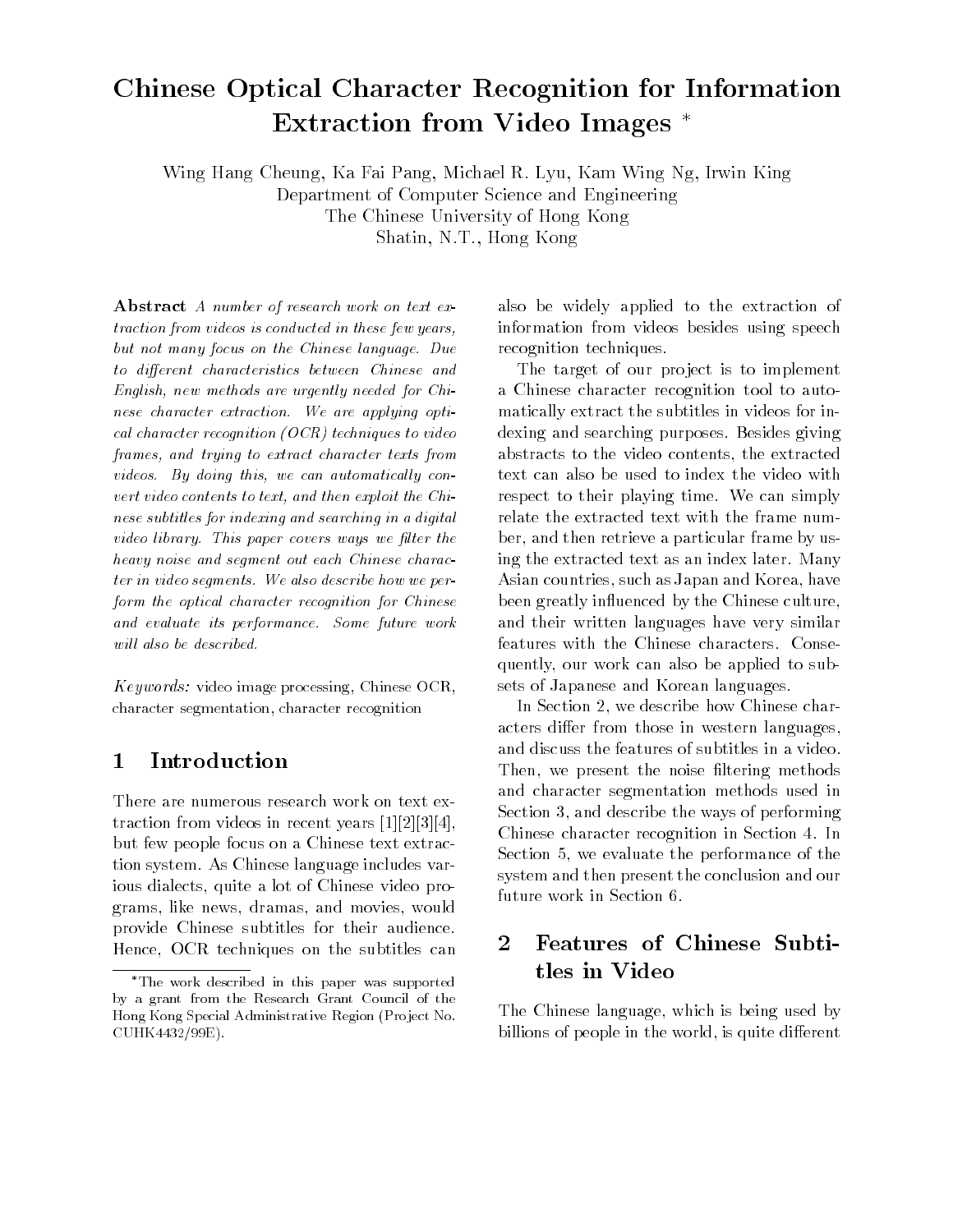from other western languages in its representa tion methods. It has the following features:

- 1. Chinese characters are stand-alone characters
- 2. They are square-shaped.
- Each of the characters has its own mean ing
- Phrases can be formed by combining sep arate characters.

For traditional Chinese characters there are more than distinct characters - but only about  $3,000$  to  $5,000$  characters are frequently used. The large number of Chinese characters greatly increases the complexity in the character recognition process 

Following is a summary of the assump tions we made for the features of subtitles in videos e a contra contra contra contra contra contra contra contra contra contra contra contra contra contra c

- 1. Characters are in the foreground, and would not be covered by other objects.
- 2. They are monochrome, and contrast when compared to the background
- 3. They are upright and rigid. From frames to frames, their shapes, sizes, or orientations would not change
- 4. They have size restriction they cannot be too large or too small
- 5. They usually pop out to the screen, but not fade in or slide in
- 6. For Chinese subtitles in videos, they usually appear in clusters and are aligned in horizontal lines, from left to right.

Our noise ltering methods and character segmentation methods are based on these fea tures.



Figure 1: A frame extracted from news video

### 3 Noise Filtering and Charac ter Segmentation

Extracting characters from videos is very dif ferent from extracting characters from printed documents. The background of a printed document is usually in pure color (e.g. white paper), but the background of a video may be full of colorful, complicated, or even moving objects. These complications the difficulty in extracting characters. In order to extract characters from videos, we have to locate the position of the lines of characters. Agnihotri and - sustitute that we can use the density of the density of the canonical contract of the contract of the density sity of edges to locate the text area, as texts are usually rich in edges and contrast with background. We have exploited the property of high edgedensity in a text area in a simi lar way, and developed a similar segmentation method for Chinese characters 

We employ two methods to filter the noise. One is using a static frame, and the other is comparing two frames. For the first method, we get a frame from the video, and extract the red channel for processing which can give a higher contrast in general. A frame from a news video is presented in Figure 1 as an example. Then, an edge filtering to the frame is done by assign the street paper and the street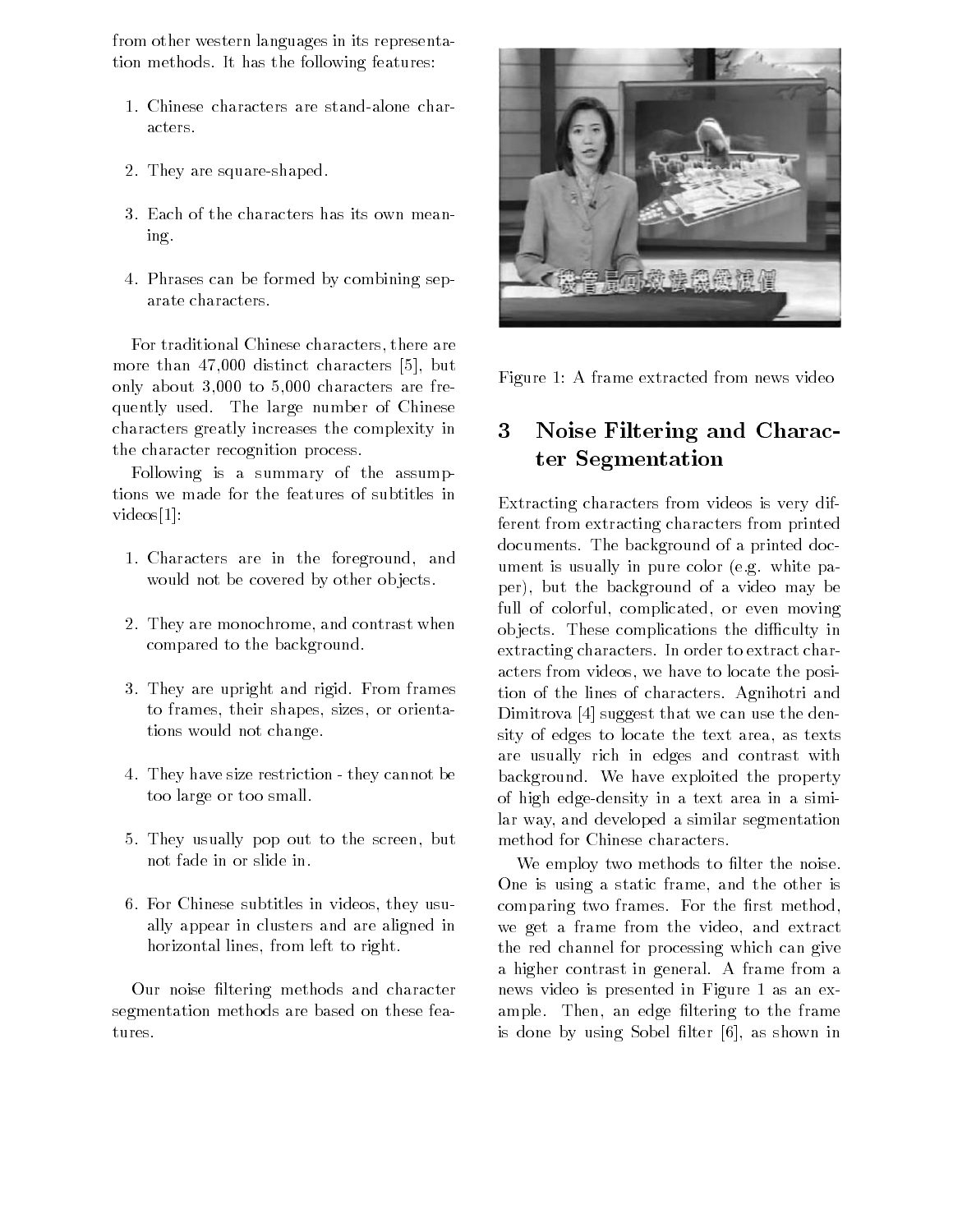

Figure 2: Frame edge filtered by Sobel filter

### Figure 2.

We can then plot the histogram of edge den sity in horizontal lines as shown in Figure 3. Range  $(A)$  in Figure 3 is so narrow that no text in that area is indicated, as text may be too small to read. Range  $(B)$  is too wide to indicate any text in that area, as text may be too large and it will block the screen. Range  $(C)$  is within a normal range of text size, so we can conclude that a text line may be located there. If no suitable range of edge density is found from one frame, we can then conclude that the frame contains no text. Now we filter out the range with values lying outside the threshold noise value, and remove all the nontext ranges found. Consequently, we have a text line as shown in Figure 5. This method is very efficient in determining whether there are subtitle-lines in one frame or not, but the disadvantage is that the extracted text lines would still be noisy 

Another method of filtering is by comparing two frames. While processing a video, we will not examine every frame in order to save processing time. We examine one in every five frames so that we will have a better efficiency and will not miss any subtitles. We use the previous method to determine which frames con



Figure 3: Graph for edge density in horizontal lines



Figure 4: Some Chinese characters would be wrongly regarded as two characters  $(\text{fig. a})$  or three characters  $(f_ig, b)$  in vertical projection

tain a new text. When we notice one frame containing new text, we will perform a subtraction with the previous frame As the text usually pops out in the screen, we can filter out all the background and figure from the outstanding text. One weakness of this method is that if the subtitle's color is not in great contrast with the background color in some places this area would be missed after the subtraction We will combine the results of both methods to proceed further for character segmentation and recognition 

Some research work suggest using vertical projection profile for checking the boundaries of English letters. This method, however, is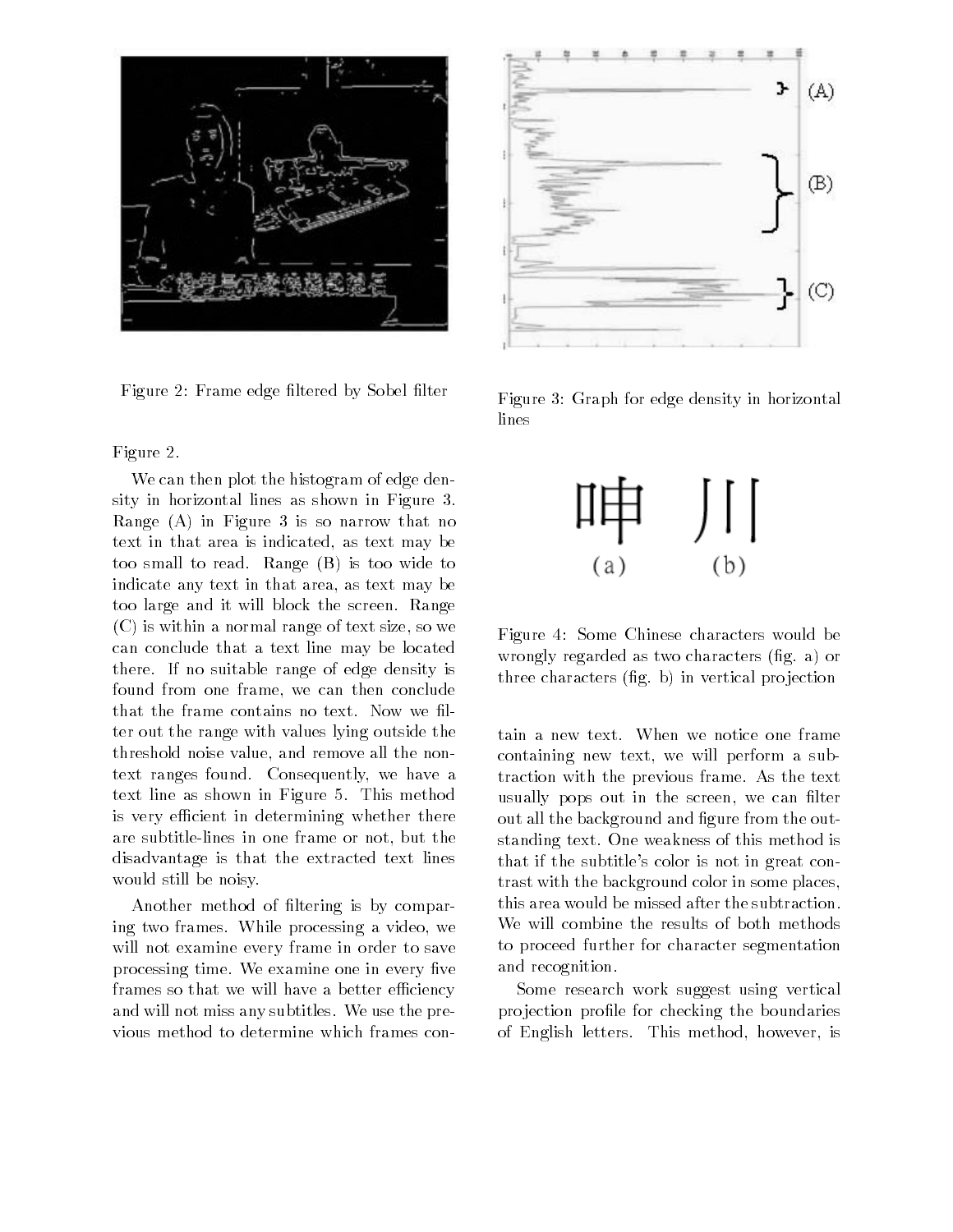not suitable for Chinese characters. For example, if we apply vertical projection to some unconnected Chinese characters like the one in Figure 4 (a) (sigh, read as 'shen') or the one in (b) (river, read as 'chuan'), it would incorrectly indicate that there are 2 and 3 characters respectively. To tackle this kind of problem, we have to use the square-shaped features of Chinese characters to perform the segmentation 



Figure 5: First filtering of the non-text area



Figure 6: Edge density graph in vertical lines

The density graph of vertical lines, i.e., the vertical projection, can help us to indicate the margins of characters, where troughs can be seen. Chinese characters are mostly squareshaped, and hence periodic troughs are expected. The arrows in Figure 6 indicate the periodic occurrence of troughs, which are also the places where the character margins are lo cated. By exploiting the trough periods in Chinese characters, we can:

- Avoid the wrong segmentation of uncon nected Chinese characters
- 2. Help to determine the margins even when there are heavy noise between two charac ters

We can then segment each character into a character box and normalize them for charac ter recognition 

#### 4 Character Recognition

In the previous section, we have segmented the lines of Chinese characters into rectangu lar blocks. Now, we are making use of them to do the character recognition. We have made a Chinese Character image library with character images. They are in  $24\times24$  binary image matrixes and in the order of Big-5 code. All of them are regarded as 'frequently used characters 

We have to normalize the segmented char acters to  $24\times24$  binary image matrixes before recognition. For each character image we obtained in the last section, we will first do simple pattern match with the images in the library i.e., by subtracting two character images, and calculating the degree of likeliness. The following formula is used to calculate the score

Let  $s$  be the segmented block and  $r$  be a reference image in the library. Without loss of generality, we use the dimension of  $(m \times n)$  for both matrices. The distance between them is defined as,

Pattern Distance = 
$$
\sum_{i=1}^{m} \sum_{j=1}^{n} |r(i,j) - s(i,j)|
$$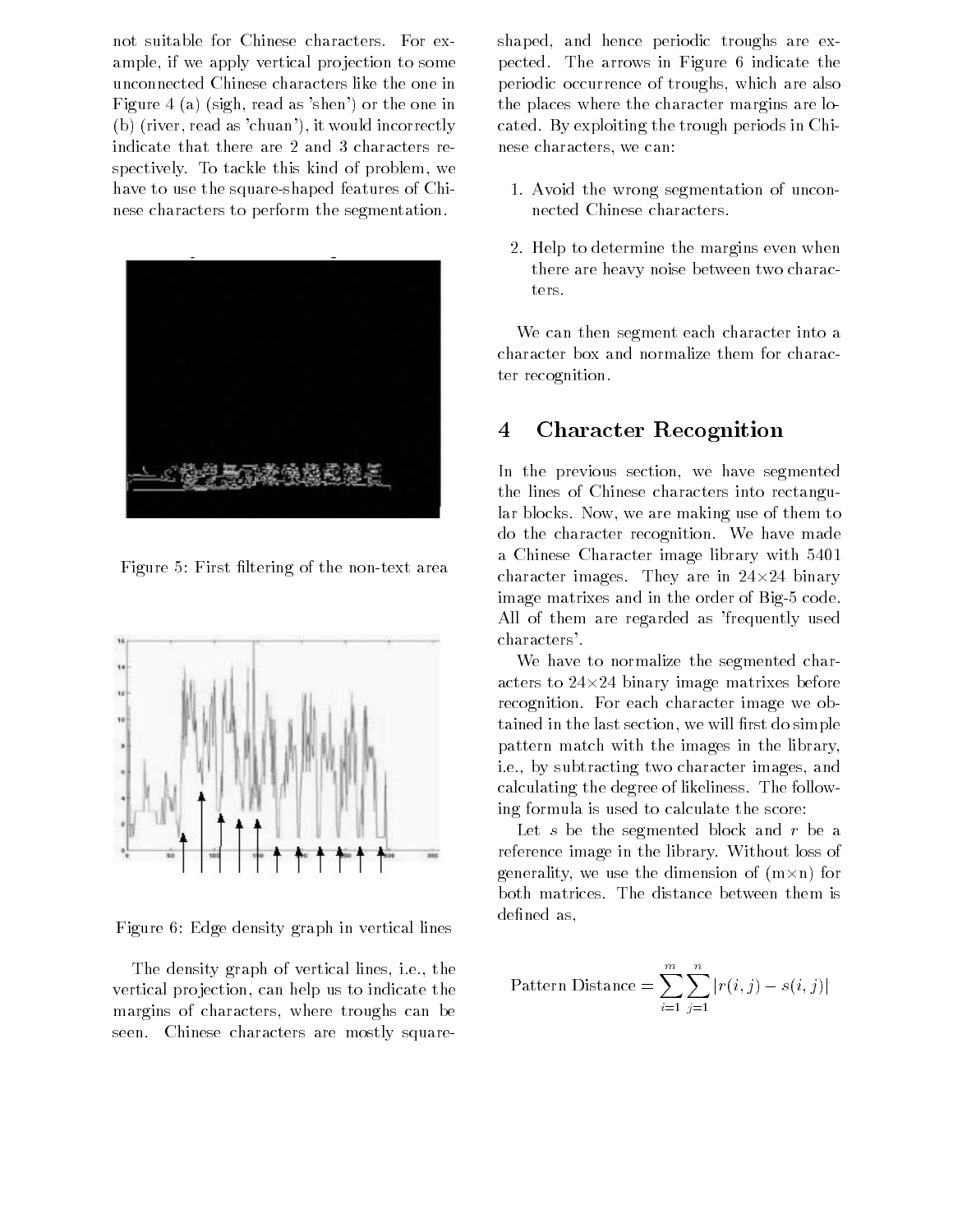The second method we use is the peripheral features - The outlines of a character pat tern can be described by peripheral features where the distances between the matrix edge and the first  $(ET1)$  and second  $(ET2)$  black jump in a number of segments are summed The extraction method of the ET1 feature is shown in Figure 7. Feature  $ET1$  gives the outline structure of the characters. The character block is divided into eight horizontal stripes and eight vertical stripes. Within each stripe, the area between the edge and the first deviation from black pixel to white pixel is calcu lated and this operation would then create a  $32$ -dimensional feature vector (i.e., 4 edges by 8) stripes). Feature ET2 gives the arrangement of strokes inside the character, which the principle is shown in Figure 8. The character pattern is also divided into eight horizontal stripes and eight vertical stripes, like  $ET1$ . The area between the edge and the second deviation from black pixel to white pixel is calculated within each stripe so that again a 32-dimensional vector is produced. By comparing  $ET1$  and  $ET2$ of the segmented characters to the referencing characters in the library, we can calculate the scores. For printed document, these two methods can yield  $96\%$  to  $98\%$  accuracy in size of pixels characters respectively and the characters of the control of the control of the control of the control of the control of the control of the control of the control of the control of the control of the control of the



Figure 7: Principle of ET1

By using both  $ET1 \& ET2$  principles and the pattern match scheme for calculating the matching scores, we can select the bestmatched characters from the library 



Figure 8: Principle of ET2

#### 5 Evaluation

The videos used for testing our approach are the news videos provided by Hong Kong Asia Television Limited. We converted the videos in videotapes to files in MPEG format, with resolution  $352x288$  pixels per frame and a frame rate of 25 frames/sec. The video quality is not very good, due to the fact that they have been scaled down for lower bandwidth trans mission in the Internet. We have used 10 videos, adding up to 6 minutes, for evaluation. All subtitles in the videos contain Chinese Characters only 

For character segmentation, we have 118 frames containing different subtitle text lines, and all of those frames can be detected. There are 860 characters in those frames, and 831 characters can be segmented out correctly. For the remaining 29 characters, they are unable to be detected. The missed characters have the same features that their colors have very little contrast with the background colors. We have achieved a successful segmentation rate at  $96.6\%$ .

For character recognition, we have used all the 831 segmented characters. 295 characters have been correctly recognized, which is equivalent to a character recognition rate at  $35.5\%$ . Characters are wrongly recognized due to five main reasons

- 1. The character size for recognition is too small (in  $24\times24$  pixels).
- 2. The edges and skeletons of the characters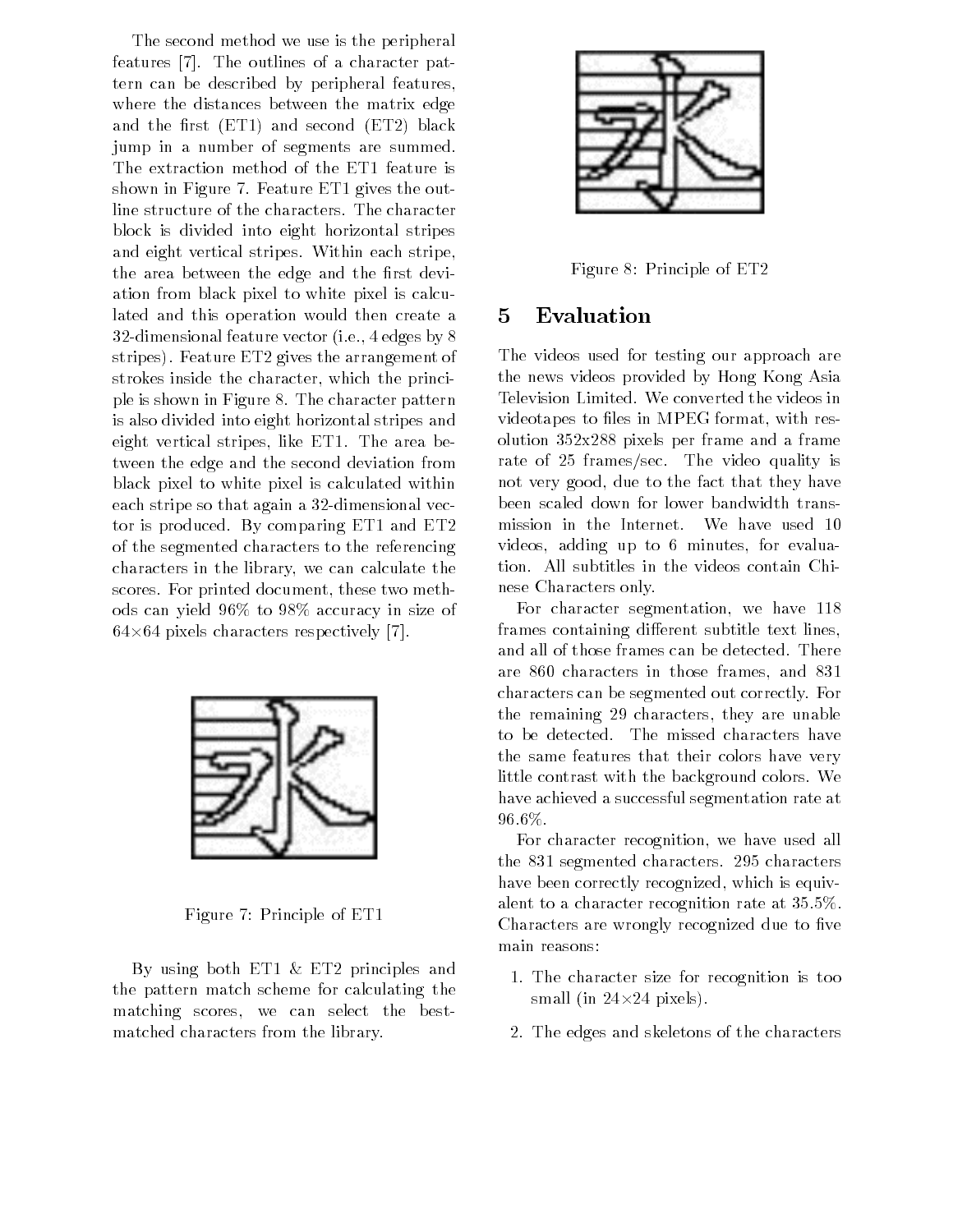become unclear and blurred after being

- 3. The background is still noisy after filter- $\operatorname{in} \mathfrak{e}$ . ing the state of the state of the state of the state of the state of the state of the state of the state of the
- Colors of some characters give little con trast with the background colors
- 5. The structures of the wrongly-recognized characters are hardly distinguishable from that of the correct ones

For the correctness, the rate of successful segmentation is satisfactory, but the resulting recognition rate is too low for video indexing Further improvement is needed 

And for the efficiency, the processing time is proportional to the number of characters in the frames. The processing time for a single frame with 7 to 8 characters is around one minute (in a Sun Ultra  $5/270$  machine with 128 Mb RAM). We will detect and discard the frames that without characters or that with the same characters as the previous frame, to reduce the time processing time for a whole video clip. The distribution of processing time consumed in different procedures of the application is shown in the following table

Table 1: Processing time distribution among different procedures

| Procedures             | $%$ of time |
|------------------------|-------------|
| Character Recognition  | $.59\%$     |
| Reading MPEG Frames    | 34%         |
| Character Segmentation | .5%         |
| Others (e.g. UI)       | ウツィ         |

The long recognition time is due to the re trieval of 5401 character images for character matching in every frame. As the purpose of the appliation is to perform information pre processing rather than real time processing the speed is not our prime concern. But the speed can be improved by enhancing the recog nition method 

#### 6 Conclusion and Further Work

In this paper, we have presented the features of Chinese characters, and also discussed why some similar work in English character extrac tion in video cannot be applied to Chinese characters. We have described how we perform Chinese character segmentation and recogni tion by using our new approaches, and discussed the performance evaluation of our sys tem. The recognition rate is not very satisfactory because the video quality is not very good as they have been scaled down for lower band width transmission in the Internet. Modification of this project is in progress. One direction is to use some more intelligent character recog nition methods in order to increase the char acter recognition rate. We would try to train and build a decision tree for Chinese character and use it in the recognition process, which can also speed up the recognition time. Moreover, a phrase dictionary would also be used to pro vide more evidence in recognition, instead of focusing relying solely on OCR. Another direction is to enhance the character segmentation method. Our method is targeted on Chinese character, and we would like to make it more generic for English letters and other symbols as well. This would post a challenge as other languages have quite different features comparing to Chinese. When higher recognition rate can be attained, searching engine for the indexed videos can be applied in the future 

## References

- $\blacksquare$  . The contract Recogni-Lienhart  $\blacksquare$ tion for Video Indexing. ACM Multimedia  $96$  pp.  $11 - 20$ , Boston, MA, USA, November, 1996.
- $\mathbf{1}$  satisfies a satisfies  $\mathbf{1}$  satisfies  $\mathbf{1}$  and  $\mathbf{1}$  and  $\mathbf{1}$  and  $\mathbf{1}$  and  $\mathbf{1}$  and  $\mathbf{1}$  and  $\mathbf{1}$  and  $\mathbf{1}$  and  $\mathbf{1}$  and  $\mathbf{1}$  and  $\mathbf{1}$  and  $\mathbf{1}$  and  $\mathbf{1}$  and  $\$ A. Smith. Video OCR for Digital News Archive. Content-Based Access of Image and Video Database, 1998. Proceedings., 1998 IEEE International Workshop on, pp. 52-60.1998.